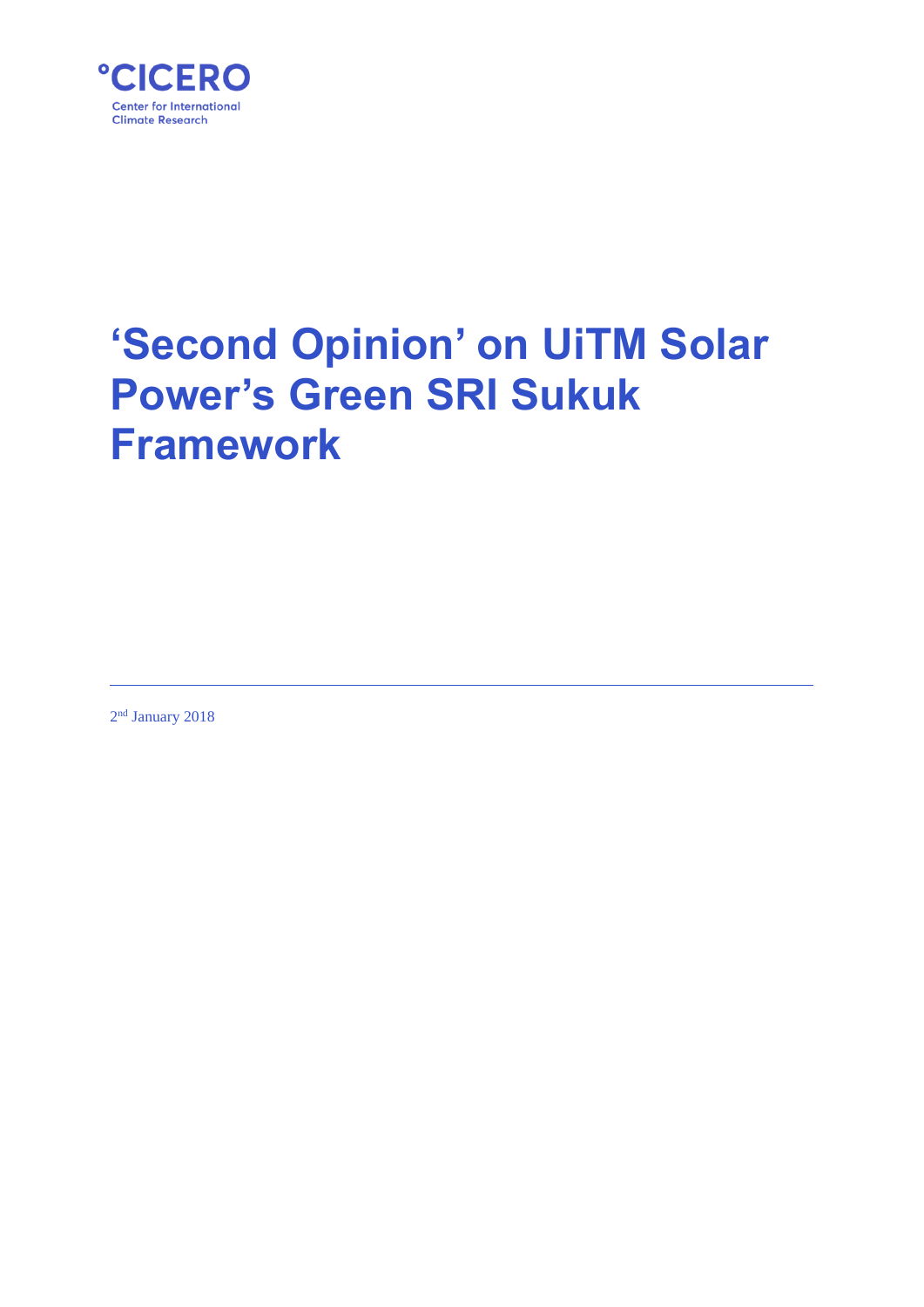.

# **Summary**

Overall, UiTM Solar Power Green SRI Sukuk Framework provides a clear and sound framework for climatefriendly investments. UiTM Solar Power seeks to take a leading role in Malaysia in supporting the transition to a low carbon future by issuing a Green SRI Sukuk in line with the Green Bond Principles and the ASEAN Green Bond Standards.

The SRI Sukuk proceeds will fund a solar PV power plant, a key technology for the low-carbon transition. UiTM Solar Power has in place robust environmental policies. CICERO is encouraged by the issuers' inclusion of clear environmental considerations in both supplier and site selection. UiTM Solar Power also has in place a process for transparent management of proceeds and impact reporting. The energy generated and the potential avoided CO2-emissions per year, compared to the carbon intensity of electricity generation in Malaysia, will be reported as soon as the project is in operation. The report will be made available on the issuer's website. The issuer confirms that there is no publicly voiced opposition to the awarding of licenses.

Based on the overall assessment of the project that will be financed by the green sukuk, governance and transparency considerations, UiTM Solar Power's Green SRI Sukuk Framework is awarded a Dark Green shading.



**CICERO Dark Green**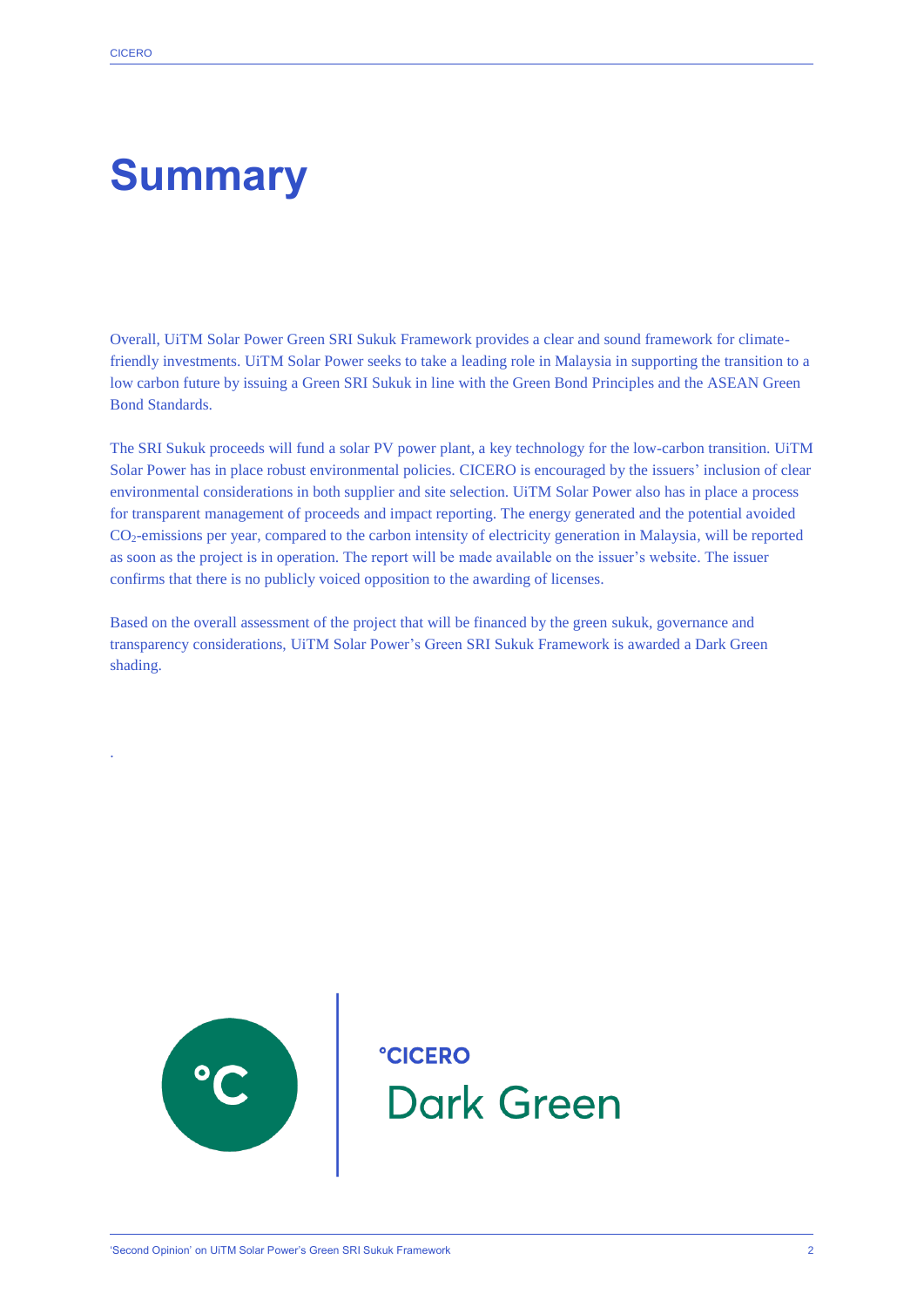# **Contents**

| <b>Summary Example 2008 Contract Contract Contract Contract Contract Contract Contract Contract Contract Contract Contract Contract Contract Contract Contract Contract Contract Contract Contract Contract Contract Contrac</b> |                                                                                                     |       |
|----------------------------------------------------------------------------------------------------------------------------------------------------------------------------------------------------------------------------------|-----------------------------------------------------------------------------------------------------|-------|
| 1                                                                                                                                                                                                                                |                                                                                                     |       |
|                                                                                                                                                                                                                                  |                                                                                                     |       |
| $\overline{2}$                                                                                                                                                                                                                   | Brief Description of UiTM Solar Power's Green SRI Sukuk Framework and rules and procedures for      |       |
|                                                                                                                                                                                                                                  |                                                                                                     |       |
|                                                                                                                                                                                                                                  |                                                                                                     |       |
|                                                                                                                                                                                                                                  |                                                                                                     |       |
|                                                                                                                                                                                                                                  |                                                                                                     |       |
|                                                                                                                                                                                                                                  |                                                                                                     |       |
|                                                                                                                                                                                                                                  |                                                                                                     |       |
| 3                                                                                                                                                                                                                                | Assessment of UiTM Solar Power Green SRI Sukuk framework and environmental policies _____________ 9 |       |
|                                                                                                                                                                                                                                  |                                                                                                     |       |
|                                                                                                                                                                                                                                  |                                                                                                     |       |
|                                                                                                                                                                                                                                  |                                                                                                     |       |
|                                                                                                                                                                                                                                  |                                                                                                     |       |
|                                                                                                                                                                                                                                  |                                                                                                     |       |
|                                                                                                                                                                                                                                  | <b>Appendix:</b> About CICERO <b>Accord 2008 12:00 Appendix:</b> About CICERO                       | $-11$ |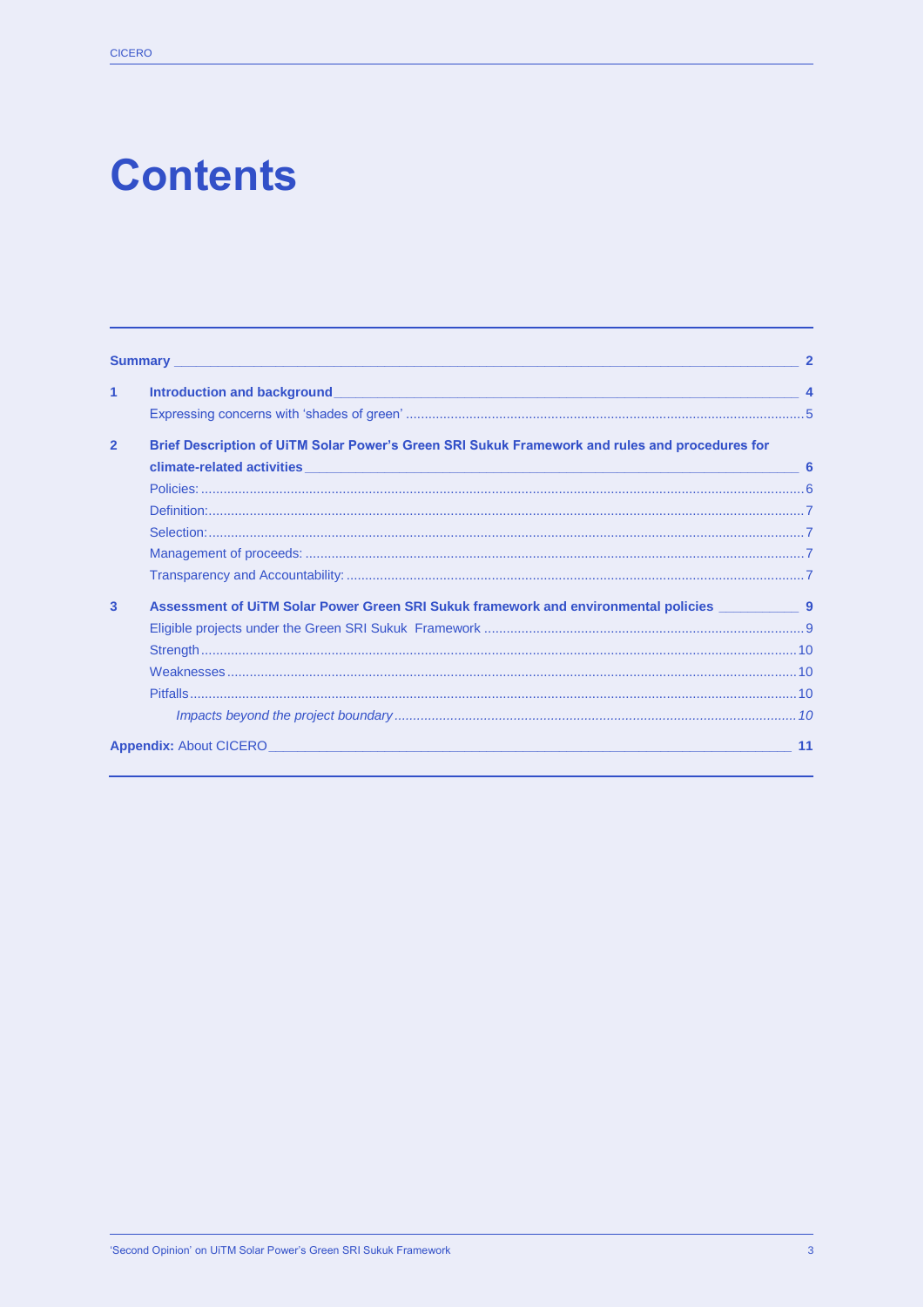### **1 Introduction and background**

As an independent, not-for-profit, research institute, CICERO (Center for International Climate and Environmental Research - Oslo) provides Second Opinions on institutions' framework and guidance for assessing and selecting eligible projects for green bond or sukuk investments, and assesses the framework's robustness in meeting the institutions' environmental objectives. The Second Opinion is based on documentation of rules and frameworks provided by the institutions themselves (the client) and information gathered during meetings, teleconferences and e-mail correspondence with the client.

CICERO is independent of the entity issuing the sukuk, its directors, senior management and advisers, and is remunerated in a way that prevents any conflicts of interests arising as a result of the fee structure. CICERO has established the global Expert Network on Second Opinions (ENSO), a network of independent non-profit research institutions on climate change and other environmental issues, to broaden the technical expertise and regional experience for Second Opinions. CICERO works confidentially with other members in the network to enhance the links to climate and environmental science, building upon the CICERO model for Second Opinions. In addition to CICERO, ENSO members currently include Basque Center for Climate Change (BC3), International Institute for Sustainable Development (IISD), Stockholm Environment Institute (SEI), and Tsinghua University's Institute of Energy, Environment and Economy. A more detailed description of CICERO can be found at the end of this report. ENSO encourages the client to make this Second Opinion publically available. If any part of the Second Opinion is quoted, the full report must be made available.

CICERO's Second Opinions are normally restricted to an evaluation of the mechanisms or framework for selecting eligible projects at a general level. CICERO does not validate or certify the climate effects of single projects, and thus, has no conflict of interest in regard to single projects. CICERO is neither responsible for how the framework or mechanisms are implemented and followed up by the institutions, nor the outcome of investments in eligible projects.

This note provides a Second Opinion of UiTM Solar Power Green SRI Sukuk Framework and policies for considering the environmental impacts of their projects. The aim is to assess the UiTM Solar Power Green SRI Sukuk Framework as to its ability to support UiTM Solar Power`s stated objective of promoting the transition to low-carbon and climate resilient growth.

This Second Opinion is based on the green sukuk framework presented to CICERO by the issuer. Any amendments or updates to the framework require that CICERO undertake a new assessment. CICERO takes a long-term view on activities that support a low-carbon climate resilient society. In some cases, activities or technologies that reduce near-term emissions result in net emissions or prolonged use of high-emitting infrastructure in the long-run. CICERO strives to avoid locking-in of emissions through careful infrastructure investments, and moving towards low- or zero-emitting infrastructure in the long run. Proceeds from green bonds and sukuks may be used for financing, including refinancing, new or existing green projects as defined under the mechanisms or framework. CICERO assesses in this Second Opinion the likeliness that the issuer's categories of projects will meet expectations for a low carbon and climate resilient future.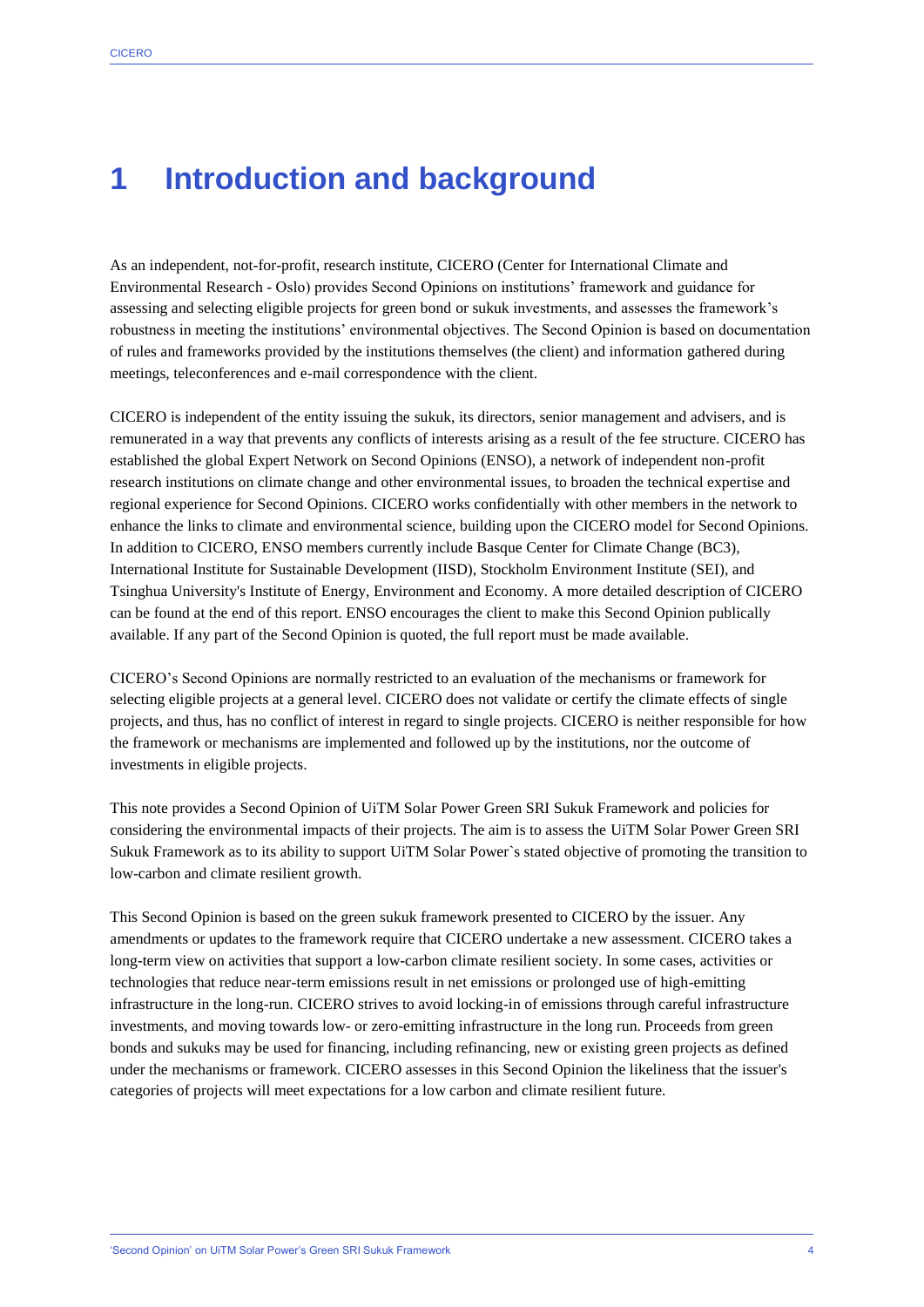#### **Expressing concerns with 'shades of green'**

CICERO/ENSO Second Opinions are graded dark green, medium green or light green, reflecting the climate and environmental ambitions of the bonds and sukuk and the robustness of the governance structure of the Green SRI Sukuk Framework. The grading is based on a broad qualitative assessment of each project type, according to what extent it contributes to building a low-carbon and climate resilient society. The shading methodology also aims at providing transparency to investors when comparing green bond and sukuk frameworks exposure to climate risks. A dark green project is less exposed to climate risks than a lighter green investment.

This Second Opinion will allocate a 'shade of green' to the green sukuk framework of UiTM Solar Power:

- **Dark green** for projects and solutions that are realizations today of the long-term vision of a low carbon and climate resilient future. Typically, this will entail zero emission solutions and governance structures that integrate environmental concerns into all activities.
- **Medium green** for projects and solutions that represent steps towards the long-term vision, but are not quite there yet.
- Light green for projects and solutions that are environmentally friendly but do not by themselves represent or is part of the long-term vision (e.g. energy efficiency in fossil-based processes).
- **Brown** for projects that are irrelevant or in opposition to the long-term vision of a low carbon and climate resilient future.

The project types that will be financed by the green sukuk primarily define the overall grading. However, governance and transparency considerations are also important because they give an indication whether the institution that issues the green sukuk will be able to fulfil the climate and environmental ambitions of the investment framework. Investments in all shades of green projects are necessary in order to successfully implement the ambition of the Paris agreement. The overall shading reflects an ambition of having the majority of the project types well represented in the future portfolio, unless otherwise expressed by the issuer.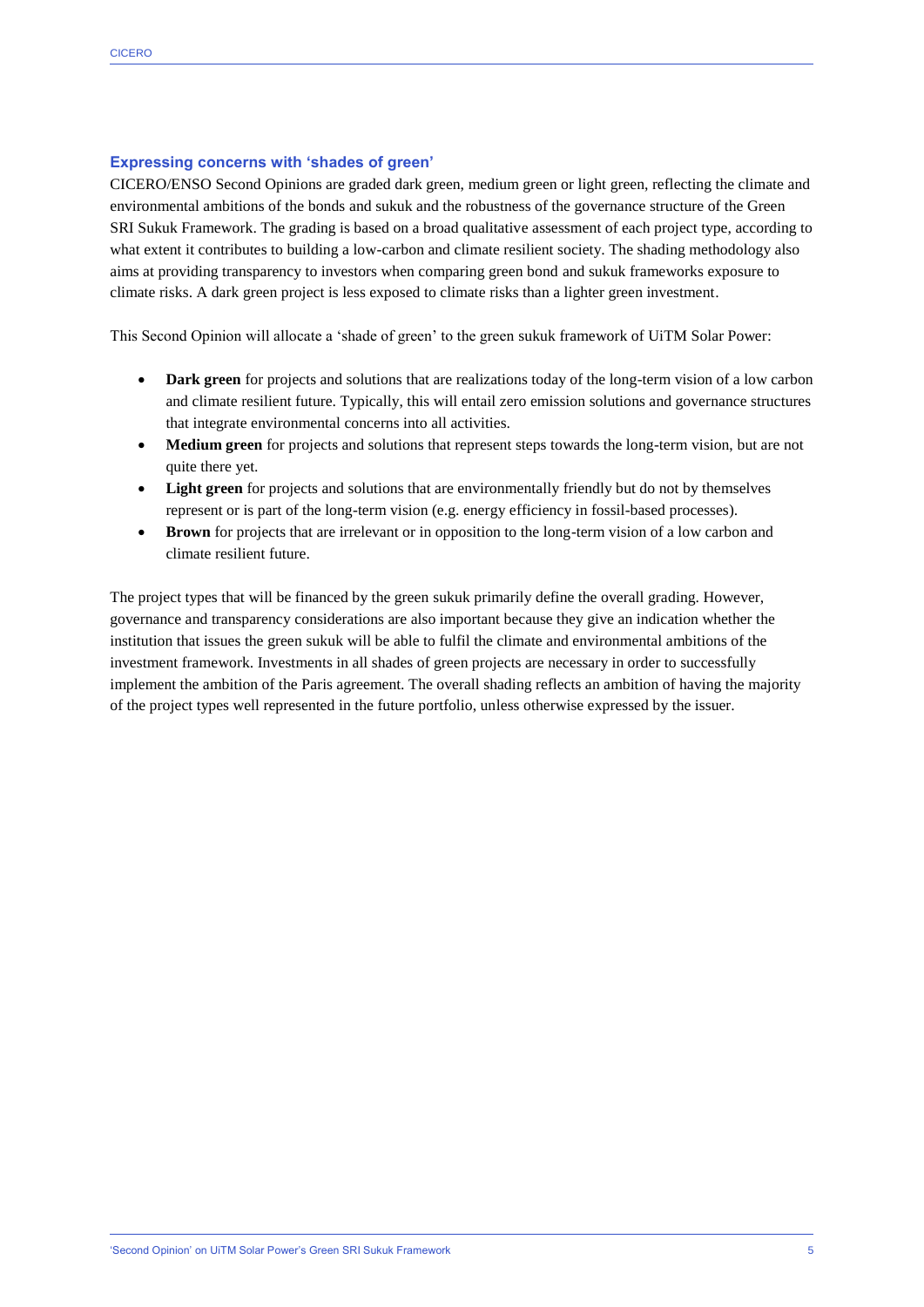## **2 Brief Description of UiTM Solar Power's Green SRI Sukuk Framework and rules and procedures for climate-related activities**

Universiti Teknologi MARA (UiTM) is the largest university in Malaysia and is wholly owned by the Malaysian government. Due to budget constraints, the university has decided to enter into the solar energy generation business with the aim of securing a stable long-term income stream through a Power Purchase Agreement (PPA).

For this purpose, UiTM Solar Power was set up by a consortium of three private companies, namely, UiTM Property Management, PACE and BJ Power Ltd. UiTM Property Management is the majority shareholder with a 98% equity stake in UiTM Solar Power. UiTM Property Management is a Malaysian company focusing in the Renewable Energy, Energy Efficiency and Integrated Facilities Management business sectors. UiTM Property Management's ultimate parent is UiTM. PACE is a Malaysian company specializing in the provision of Civil, Structural, Mechanical and Electrical engineering consultancy services. BJ Power Ltd. is a Korean solar photovoltaic (PV) modules manufacturing company and specializes in off-grid solar PV installation around the globe.

#### **Policies:**

 $\overline{\phantom{a}}$ 

UiTM Solar Power will develop, finance, build, own, operate and maintain a utility scale solar photovoltaic power plant in Malaysia. The solar PV power plant is under construction and expected to start its operation 1<sup>st</sup> November 2018. UiTM Solar Power seeks to take a leading role in Malaysia in supporting the transition to a low carbon future by issuing a Green SRI Sukuk in line with the Green Bond Principles and the ASEAN Green Bond Standards<sup>1</sup>. By providing CO<sub>2</sub>-reduction reporting of the utility scale solar PV power plant to be financed by Green SRI Sukuk, UiTM Solar Power aims to offer investors the possibility to demonstrate a reduction of their carbon exposure. The sukuk will follow Islamic banking and financing principles, specifically the concepts endorsed by the Shariah Advisory Council of the Securities Commission Malaysia. UiTM Holdings is in the process of developing its Sustainability Framework for group-wide adoption by 2018.

The issuer's environmental consultant, AMR Environmental Sdn. Bhd., has produced an Environmental Management Plan that outlines the environmental impact of the solar PV power plant development and a comprehensive plan on the control measures to reduce or eliminate the impact on the environment.

In addition to the revenue from the PPA, UiTM plans to exploit the solar power plant development to further its academic purpose and promote research on renewable technology. Once completed, the solar PV power plant will house the UiTM Solar Research Centre. The research center will focus on the innovation, development and commercialization of renewable energy & energy efficiency products & technology.

'Second Opinion' on UiTM Solar Power's Green SRI Sukuk Framework 6

<sup>&</sup>lt;sup>1</sup> [http://www.theacmf.org/ACMF/upload/ASEAN\\_Green\\_Bond\\_Standards.pdf](http://www.theacmf.org/ACMF/upload/ASEAN_Green_Bond_Standards.pdf)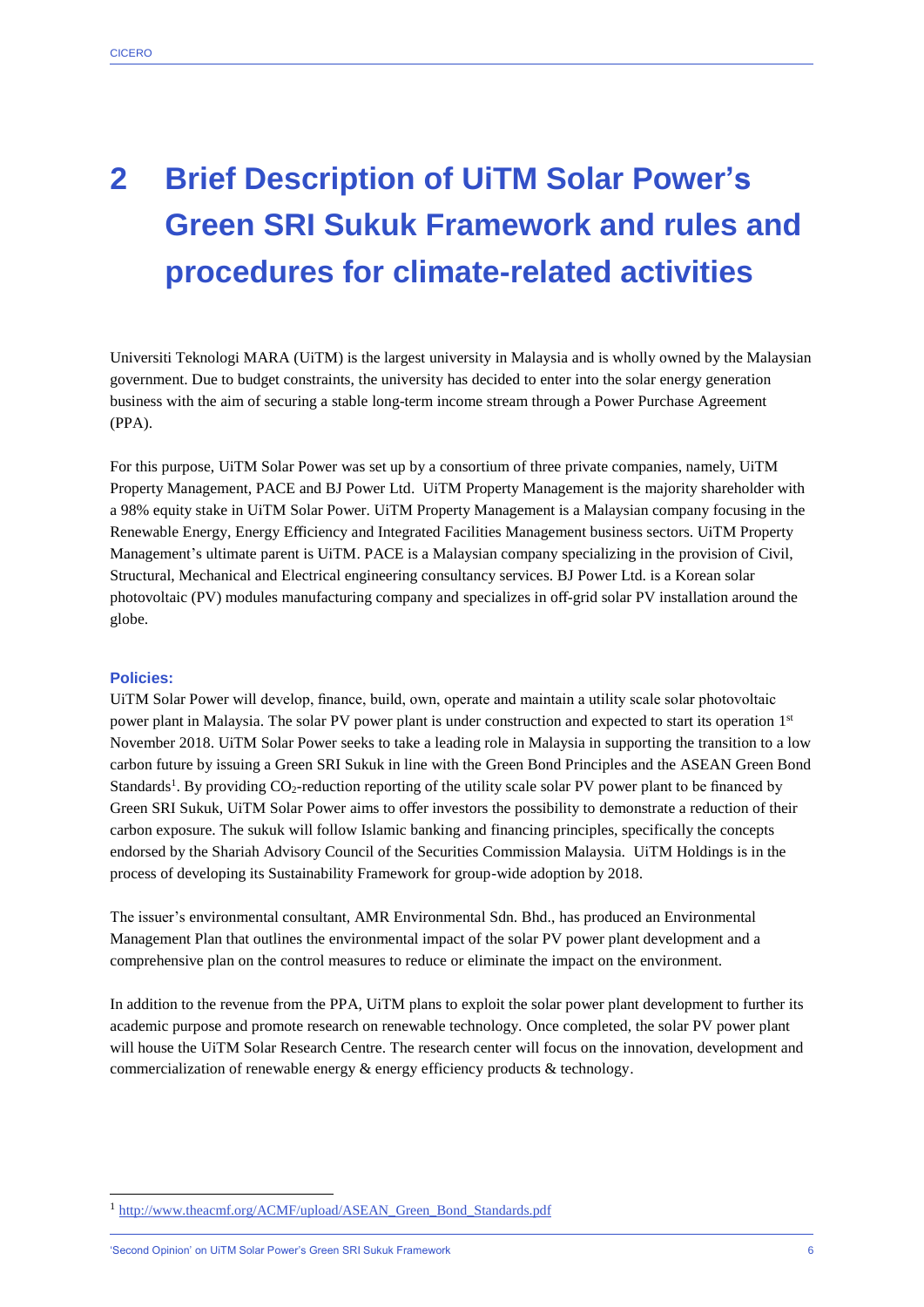#### **Definition:**

The proceeds of the Green SRI Sukuk to be issued by UiTM Solar Power will be utilized exclusively for the development and construction of a 50MW Large Scale solar PV power plant and the transmission infrastructure from the solar PV power plant to the national electricity grid.

A PPA has been entered into with the national utility company, Tenaga Nasional Berhad (TNB). Under the terms of the PPA, TNB will be the sole off-taker of the electricity generated from the solar PV power plant.

#### **Selection:**

The solar PV power plant is to be located on a 290 acres plot of land owned by UiTM, UiTM Solar Power's ultimate parent organization. The location was chosen for the area's relatively good solar radiation, good accessibility and close proximity to the grid injection point (less than 6km). The issuer has informed us that they have considered environmental criteria during the site selection process. The issuer developed an environmental management plan after choosing the project site to detail out the implementation of erosion and sediment control, water pollution control, air and noise pollution and control, and waste management.

The issuer has appointed contractors on a turnkey basis and is not directly involved in supplier selection. ET Energy (Malaysia) Sdn Bhd is the main EPC contractor for the Solar Power Plant and Northwest Electric Power Design Institute (NWEPDI) is the main components supplier. The issuer's contractor selection involved an evaluation of financial strength, expertise, track record, and a verification of the contractors' Health, Safety & Environmental (HSE) management plan.

The issuer confirms that there is no publicly voiced opposition to the awarding of licenses.

#### **Management of proceeds:**

In line with the Green Bond Principles, the Green SRI Sukuk proceeds will be tracked and placed in designated accounts. UiTM Solar Power has appointed Maybank Investment Bank as Principal advisor and Lead Arranger for the issuance of the Green SRI Sukuk. UiTM Solar Power and the Security Agent will manage all Sukuk proceeds and main project accounts to be set up, namely the Disbursement Account, Revenue Account, Finance Service Reserve Account, Maintenance Reserve Account, Compensation Account, Takaful/Insurance Proceeds Account and Operating Account. All payments from the account will be made in accordance with milestones defined under the engineering, procurement and construction contract upon certification by the Lenders' Technical Advisor, and have to be in accordance with the Sukuk agreement between the bank and UiTM Solar Power. Upon the completion of the construction of the solar PV power plant and the fulfilment of all payment obligations to the Ccontractor, the Disbursement Account will be closed and balances will be transferred to the Revenue Account.

#### **Transparency and Accountability:**

The issuer will provide annual reporting on the original amount earmarked for the project, amount utilized, unutilized amount and where it is deposited, and the impact objective from the project. Use of proceeds of the Sukuk will be reported by the issuer to investors through the Facility Agent subsequent to the commercial operations of the Project.

The issuer has defined seven sustainability criteria in the Green SRI Sukuk framework. Using these criteria, the issuer plans to identify and verify the sustainability performance of the Green SRI Sukuk. The sustainability criteria are complemented by specific indicators, which make it possible to quantitatively measure the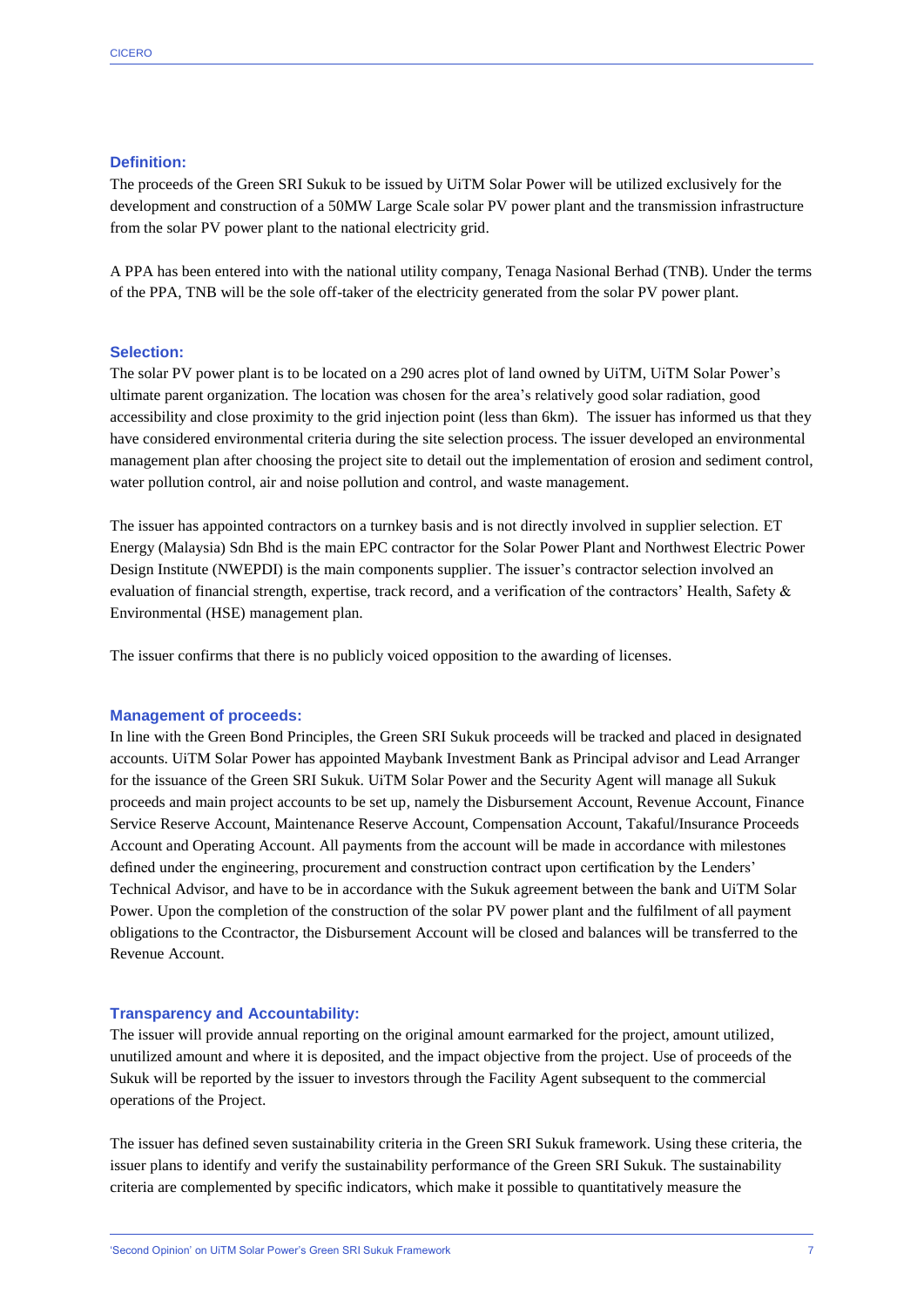sustainability performance of the Green SRI Sukuk issue and can be used for comprehensive reporting. The issuer has committed to reporting annually on energy generated and potential avoided CO<sup>2</sup> emissions.

Impact reporting will be made publically available on the issuer's website.

The table below lists the documents that formed the basis for this Second Opinion:

| <b>Document</b><br><b>Number</b> | <b>Document Name</b>                         | <b>Description</b>                                                                           |
|----------------------------------|----------------------------------------------|----------------------------------------------------------------------------------------------|
| 1                                | Green SRI Sukuk framework (08.12.2017)       |                                                                                              |
| 2                                | Project brief                                | Pdf document that describes the 50MW<br>utility Scale Solar PV Project in<br>Gambang, Pahang |
| 3                                | <b>SRI Sukuk Environmental criteria</b>      | Site selection criteria etc.                                                                 |
| 4                                | <b>UHSB Sustainability Framework Summary</b> | Brief sustainability overview                                                                |
| 5                                | Safety Plan UITM Solar Project               | Plan to focus on health and safety                                                           |
| 6                                | <b>Environmental Management Plan</b>         | Plan to address environmental issues<br>such as air, water and noise pollution               |

Table 1. Documents reviewed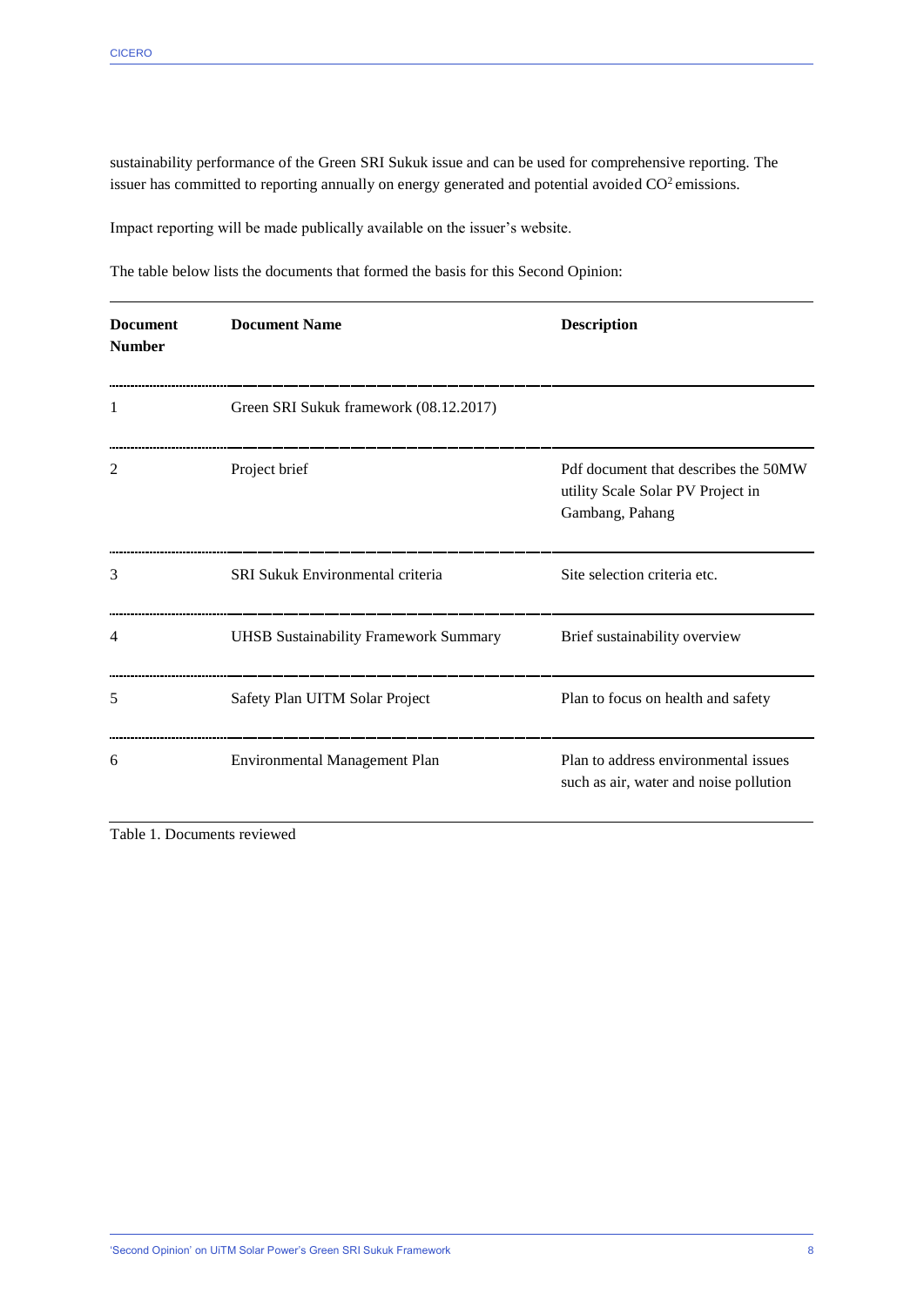## **3 Assessment of UiTM Solar Power Green SRI Sukuk framework and environmental policies**

Overall, the UiTM Solar Power Green SRI Sukuk framework provides a detailed and sound framework for climate-friendly investments.

The framework and procedures for UiTM Solar Power's Green SRI Sukuk investments are assessed and their strengths and weaknesses are discussed in this section. The strengths of an investment framework with respect to environmental impact are areas where it clearly supports low-carbon projects, whereas the weaknesses are typically areas that are unclear or too general. Pitfalls are also raised in this section to note areas where issuers should be aware of potential macro-level impacts of investment projects.

#### **Eligible projects under the Green SRI Sukuk Framework**

At the basic level, the selection of eligible project categories is the primary mechanism to ensure that projects deliver environmental benefits. Through selection of project categories with clear environmental benefits, green sukuks aim to provide certainty to investors that their investments deliver environmental returns as well as financial returns. The Green Bonds Principles (GBP) state that the "overall environmental profile" of a project should be assessed and that the selection process should be "well defined".

| Category         | Eligible project types                                                                                                                                                                             | <b>Green Shading and some concerns</b>                                                                                                                                                                            |
|------------------|----------------------------------------------------------------------------------------------------------------------------------------------------------------------------------------------------|-------------------------------------------------------------------------------------------------------------------------------------------------------------------------------------------------------------------|
| Renewable energy | Solar power                                                                                                                                                                                        | Dark green                                                                                                                                                                                                        |
|                  | Development and<br>٠<br>construction of a 50MW<br>large scale solar PV power<br>plant and the transmission<br>infrastructure from the solar<br>PV power plant to the<br>national electricity grid. | Solar power is key to a low-<br>carbon transition.<br>Potential concerns regarding<br>$\checkmark$<br>supply-chain emissions<br>All construction projects<br>✓<br>can have adverse local<br>environmental impacts |

Table 2. Eligible project categories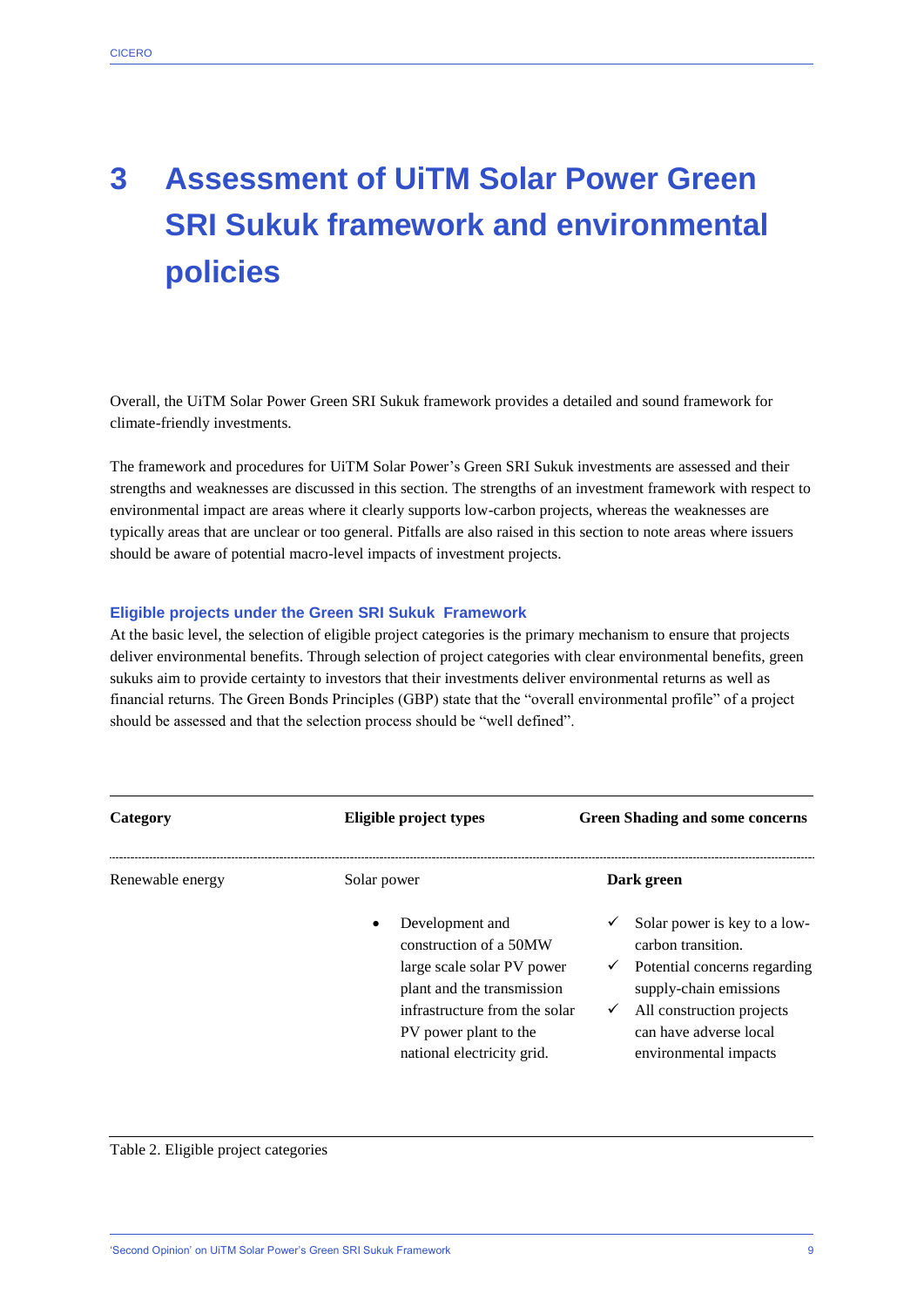#### **Strength**

UiTM Solar Power seeks to take a leading role in Malaysia in supporting the transition to a low carbon future. UiTM Solar Power has in place robust environmental policies and CICERO is encouraged by the issuer's claim to include environmental considerations in supplier selection. According to the issuer, ET Energy (Malaysia) Sdn Bhd was appointed as the main sub-contractor after an extensive evaluation process.

The Green SRI Sukuk proceeds will fund solar power, a key technology for the low-carbon transition. The issuer has also taken steps towards climate resilience, a flood risk study was performed and 25 acres of land is to be set aside for flood resilience.

The issuer also has a process for site selection that includes clear environmental considerations. During the site selection and assessment process for the 50MW solar PV power plant, the issuer avoided primary forest and high vegetation area (> 70%). The site selected further had to be located more than 5 km from forest reserve area and shoreline. A significant part of the land that has been selected was an abandoned tin mine that stopped operation in the 1970s. As a result, about 50% of the land is barren and 15% of the land is the tin mine lakes. 10% of the land is a secondary forest, 5% is palm oil plantation and the balance is made up of shrubs.

The potential avoidance of CO2-emissions per year compared to the carbon intensity of electricity generation in Malaysia will be reported as soon as the project is in operation. The report will be made available on the issuer's website. The issuer will report the amount of electricity produced per annum. The issuer will use this as input to estimate the amount of avoided CO<sub>2</sub> emissions applying a conversion factor. The current conversion factor is 0.7kg of CO<sup>2</sup> emission per kWh generated. This conversion factor is based on the Malaysian Energy Mix of Coal and Gas powered power plants and determined by the Malaysian Energy Commission. The conversion factor may change on a year-to-year basis. The issuer will report the  $CO<sub>2</sub>$  emissions avoided by the Solar Power Plant at the end of each operating year.

#### **Weaknesses**

There are no obvious weaknesses in UiTM Solar Power's Green SRI Sukuk Framework.

#### **Pitfalls**

#### *Impacts beyond the project boundary*

Due to the complexity of how socio-economic activities impact the climate, a specific project is likely to have interactions with the broader community beyond the project borders. These interactions may or may not be climate-friendly, and thus need to be considered with regards to the net impact of climate-related investments.